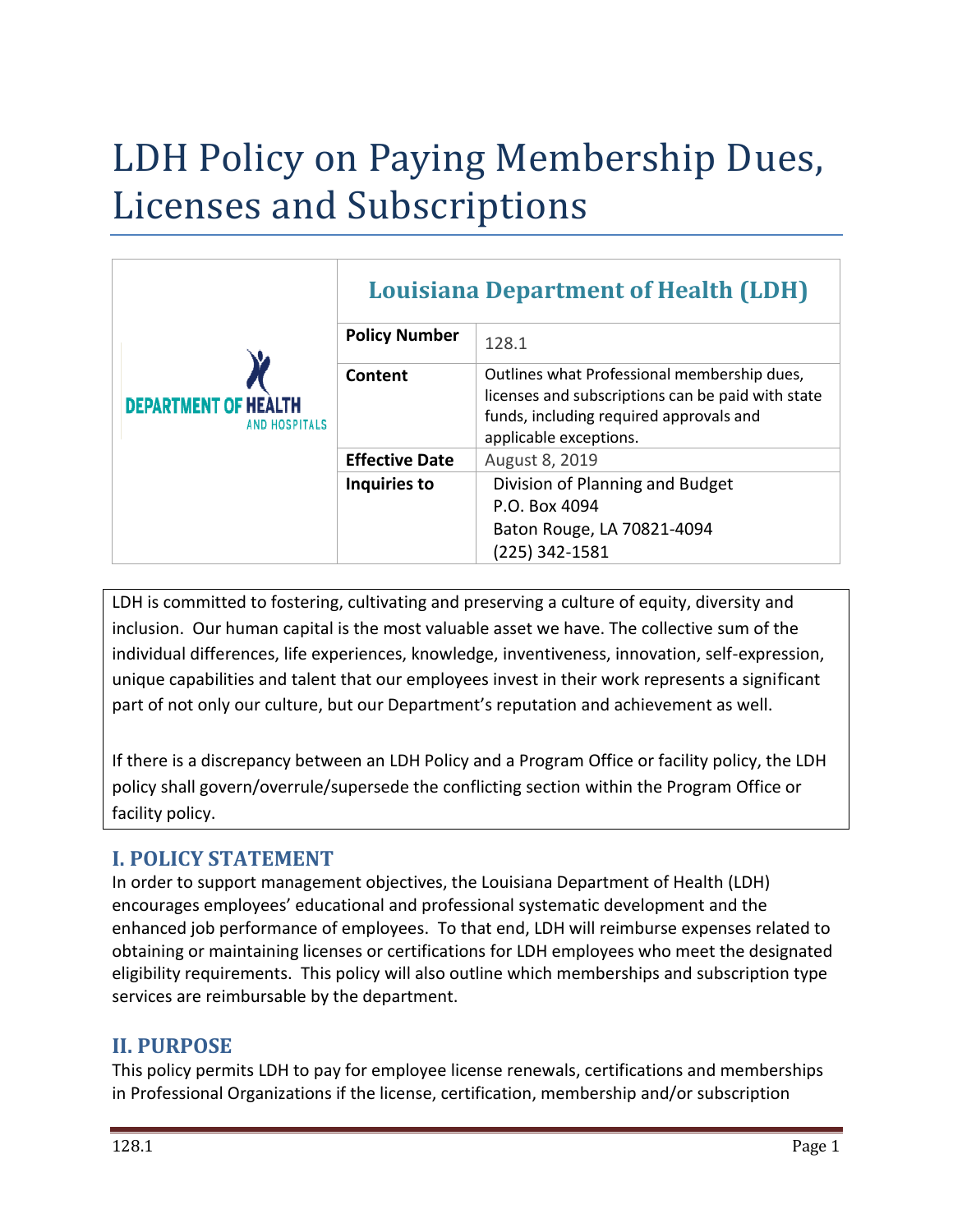service is directly related to the goals and mission of the Department and specific to the employee's job. This authority is discretionary and not an entitlement or benefit of employment.

# **III. APPLICABILITY**

This policy is applicable to all offices of the Louisiana Department of Health.

# **IV. EFFECTIVE DATE**

The effective date of this policy is August 8, 2019.

## **V. RESPONSIBILITIES**

It shall be the responsibility of the applicable Department Secretary, Deputy Secretary, Undersecretary, Executive Counsel, Medicaid Director, or Assistant Secretary to certify and approve any payments applicable to this policy. All approvals shall be subject to availability of funds.

## **VI. POLICY STATEMENT**

Outlined below are the certifications, licenses, memberships and subscriptions applicable to this policy.

#### **1. Professional License or Certification Expenses Reimbursable by this Policy**

a. License or Certificate Required for Position.

(i) The employee must obtain the initial license or certification required for the employee's current position. The Department may pay for licensing renewals or certification renewals.

Example: A registered nurse requires a license through the Louisiana State Board of Nursing. The employee must initially obtain his/her license before being hired into a nursing position with LDH; LDH may pay the annual license renewal fee.

(ii) If the professional license or certificate is required to engage in the profession, but is not required for the job or position, the Department shall not make payment.

- b. The Department may pay for continuing education credits required for annual renewals as required for the employee's current position and provided the license/certification was a requirement of the position when hired.
- c. If position requirements change after an employee is hired and the position now requires a National Certification for new hires, the Department can choose to pay for the necessary training and testing fees for the current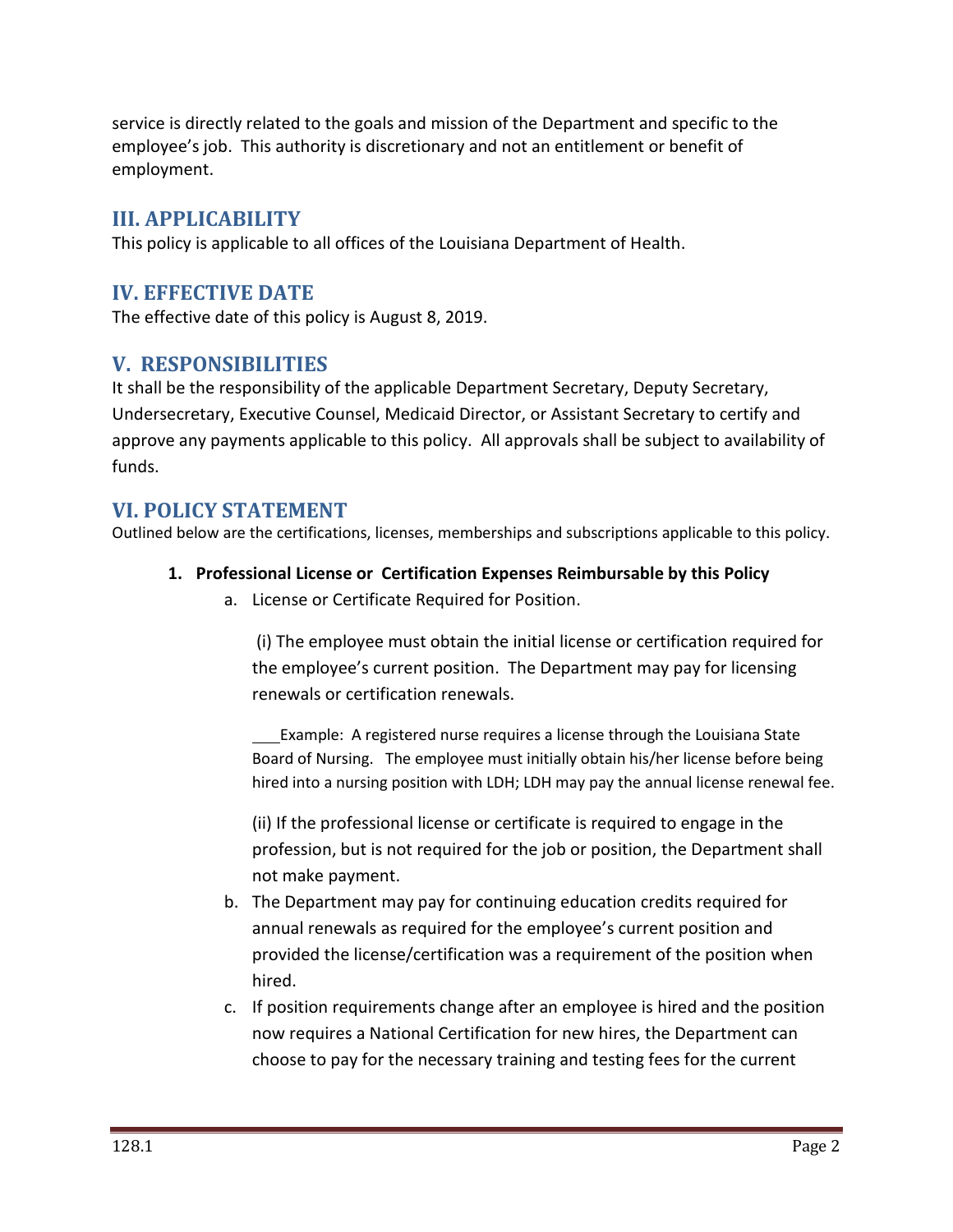employees to obtain the certification. New hires must obtain the National Certification on their own prior to hire.

## **2. Memberships in Professional Organizations**

- a. LDH may pay for membership in professional organizations only when membership is directly related to the goals and mission of the Department and specific to the employee's job. Additionally, when paying for membership in professional organizations, an agency should weigh the benefit it derives from paying for the membership against the cost. Factors to consider include, but are not limited to, the following:
	- i. The amount of influence membership gives the agency over standards setting decisions made by the professional organization;
	- ii. Access to resources through the membership, such as interaction with other professionals, trainings and publications;
	- iii. Discounts on resources provided to members of the professional organization;
	- iv. The degree to which the membership enhances the employee's job performance;
	- v. The cost, benefit, or both to the agency of having multiple employees having membership in the same organization;
	- vi. The amount of participation required of the employee as a member of the organization;
	- vii. Funding availability to cover the cost of the membership; and
	- viii. Ethical considerations such as the organization's involvement in lobbying or political activities or the organization's promotion of endeavors in which the employee may have a direct or indirect financial interest.
- b. All memberships paid shall be in the Department/Agency name and transferable should the employee leave the position. Exceptions may be granted in instances where an organization does not permit institutional membership or where an individual membership is less expensive. If an individual membership is paid and the employee leaves the Department, a prorated refund should be requested, if available, and/or the membership renewal shall not continue to be paid for that individual by the Department.
- c. Memberships necessary to maintain or enhance an employee's professional status (e.g. American Institute of Certified Public Accountant) should be considered the responsibility of the employee and the association dues considered a personal expense unless specifically required for the position